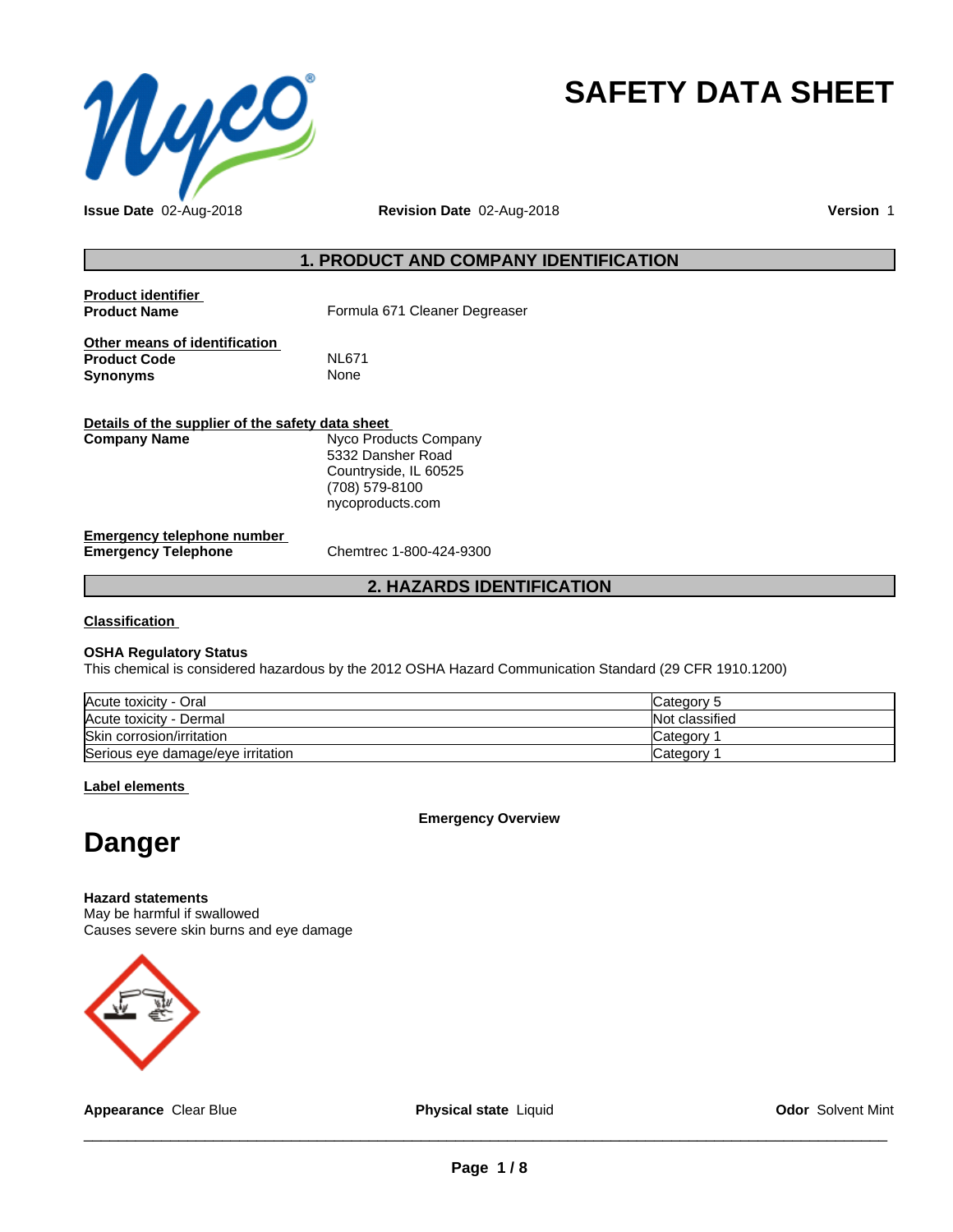# **Precautionary Statements - Prevention**

Do not breathe dust/fume/gas/mist/vapors/spray Wash face, hands and any exposed skin thoroughly after handling Wear protective gloves/protective clothing/eye protection/face protection

# **Precautionary Statements - Response**

Specific Treatment (See Section 4 on the SDS) IF IN EYES: Rinse cautiously with water for several minutes. Remove contact lenses, if present and easy to do. Continue rinsing Immediately call a POISON CENTER or doctor/physician IF ON SKIN (or hair): Remove/Take off immediately all contaminated clothing. Rinse skin with water/shower Wash contaminated clothing before reuse IF INHALED: Remove victim to fresh air and keep at rest in a position comfortable for breathing Immediately call a POISON CENTER or doctor/physician IF SWALLOWED: Rinse mouth. DO NOT induce vomiting Drink plenty of water Immediately call a POISON CENTER or doctor/physician

# **Precautionary Statements - Storage**

Store locked up

# **Precautionary Statements - Disposal**

Disposal should be in accordance with applicable regional, national and local laws and regulations

#### **Hazards not otherwise classified (HNOC) Other Information**

Unknown Acute Toxicity 0% of the mixture consists of ingredient(s) of unknown toxicity

# **3. COMPOSITION/INFORMATION ON INGREDIENTS**

| <b>ःnemical Name</b>         | <b>S No.</b><br>. л<br>$\sim$    | Weight-% | <b>Secret</b><br>г.<br>ос |
|------------------------------|----------------------------------|----------|---------------------------|
| -butoxvethanol               | -76-<br>$\overline{A}$           | 10-30    |                           |
| <br>ı Metasılıcate<br>50dium | 6834-9<br>nn n<br><b>⁄−</b><br>ັ |          |                           |

\*The exact percentage (concentration) of composition has been withheld as a trade secret.

### **4. FIRST AID MEASURES**

| <b>First aid measures</b>                                                                                                                                                                                                |  |
|--------------------------------------------------------------------------------------------------------------------------------------------------------------------------------------------------------------------------|--|
| <b>General advice</b><br>Immediate medical attention is required.                                                                                                                                                        |  |
| Immediate medical attention is required. Wash off immediately with soap and plenty of<br><b>Skin Contact</b><br>water while removing all contaminated clothes and shoes.                                                 |  |
| Immediate medical attention is required. Rinse immediately with plenty of water, also under<br>Eye contact<br>the eyelids, for at least 15 minutes. Keep eye wide open while rinsing. Do not rub affected<br>area.       |  |
| Remove to fresh air. Call a physician or poison control center immediately. If not breathing,<br><b>Inhalation</b><br>give artificial respiration. If breathing is difficult, give oxygen.                               |  |
| Immediate medical attention is required. Do NOT induce vomiting. Drink plenty of water.<br>Ingestion<br>Never give anything by mouth to an unconscious person. Call a physician or poison control<br>center immediately. |  |
| Self-protection of the first aider<br>Use personal protective equipment as required. Avoid contact with skin, eyes or clothing.                                                                                          |  |
| Most important symptoms and effects, both acute and delayed                                                                                                                                                              |  |

**Symptoms Any additional important symptoms and effects are described in Section 11: Toxicology**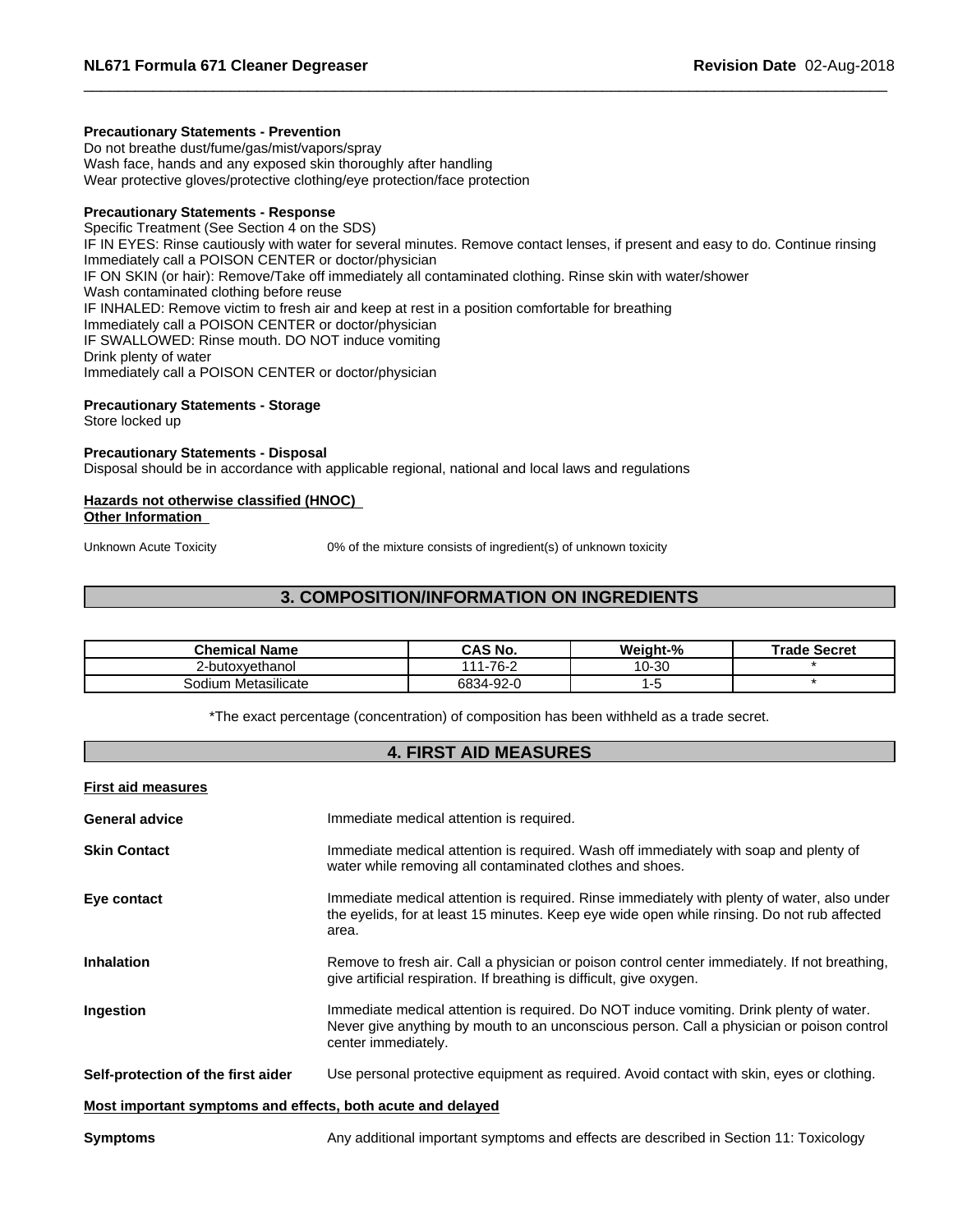Information.

#### **Indication of any immediate medical attention and special treatment needed**

**Note to physicians** Product is a corrosive material. Use of gastric lavage or emesis is contraindicated. Possible perforation of stomach or esophagus should be investigated. Do not give chemical antidotes. Asphyxia from glottal edema may occur. Marked decrease in blood pressure may occur with moist rales, frothy sputum, and high pulse pressure. Treat symptomatically.

#### **5. FIRE-FIGHTING MEASURES**

#### **Suitable extinguishing media**

Use extinguishing measures that are appropriate to local circumstances and the surrounding environment.

**Unsuitable extinguishing media** Caution: Use of water spray when fighting fire may be inefficient.

#### **Specific hazards arising from the chemical**

The product causes burns of eyes, skin and mucous membranes. Thermal decomposition can lead to release of irritating and toxic gases and vapors. In the event of fire and/or explosion do not breathe fumes.

#### **Explosion data Sensitivity to Mechanical Impact** None. **Sensitivity to Static Discharge** None.

#### **Protective equipment and precautions for firefighters**

As in any fire, wear self-contained breathing apparatus pressure-demand, MSHA/NIOSH (approved or equivalent) and full protective gear.

#### **6. ACCIDENTAL RELEASE MEASURES**

| Personal precautions, protective equipment and emergency procedures                                                                                                                                                                                                                                         |
|-------------------------------------------------------------------------------------------------------------------------------------------------------------------------------------------------------------------------------------------------------------------------------------------------------------|
| Evacuate personnel to safe areas. Use personal protective equipment as required. Avoid<br>contact with skin, eyes or clothing. Keep people away from and upwind of spill/leak.                                                                                                                              |
|                                                                                                                                                                                                                                                                                                             |
| Do not allow into any storm sewer drains, lakes, streams, ponds, estuaries, oceans or other<br>surface water bodies. Should not be released into the environment. Dispose of according to<br>all local city, state and federal rules and regulations.                                                       |
| Methods and material for containment and cleaning up                                                                                                                                                                                                                                                        |
| Prevent further leakage or spillage if safe to do so.                                                                                                                                                                                                                                                       |
| Dike far ahead of liquid spill for later disposal. Soak up with inert absorbent material. Take<br>up mechanically, placing in appropriate containers for disposal. Clean contaminated surface<br>thoroughly. Prevent product from entering drains. Dam up. After cleaning, flush away traces<br>with water. |
|                                                                                                                                                                                                                                                                                                             |

#### **7. HANDLING AND STORAGE**

#### **Precautions for safe handling**

**Advice on safe handling** Use personal protective equipment as required.Avoid contact with skin, eyes or clothing. Ensure adequate ventilation, especially in confined areas. In case of insufficient ventilation, wear suitable respiratory equipment. Use only with adequate ventilation and in closed systems.

#### **Conditions for safe storage, including any incompatibilities**

**Storage Conditions** Keep container tightly closed in a dry and well-ventilated place. Keep out of the reach of children. Keep in properly labeled containers.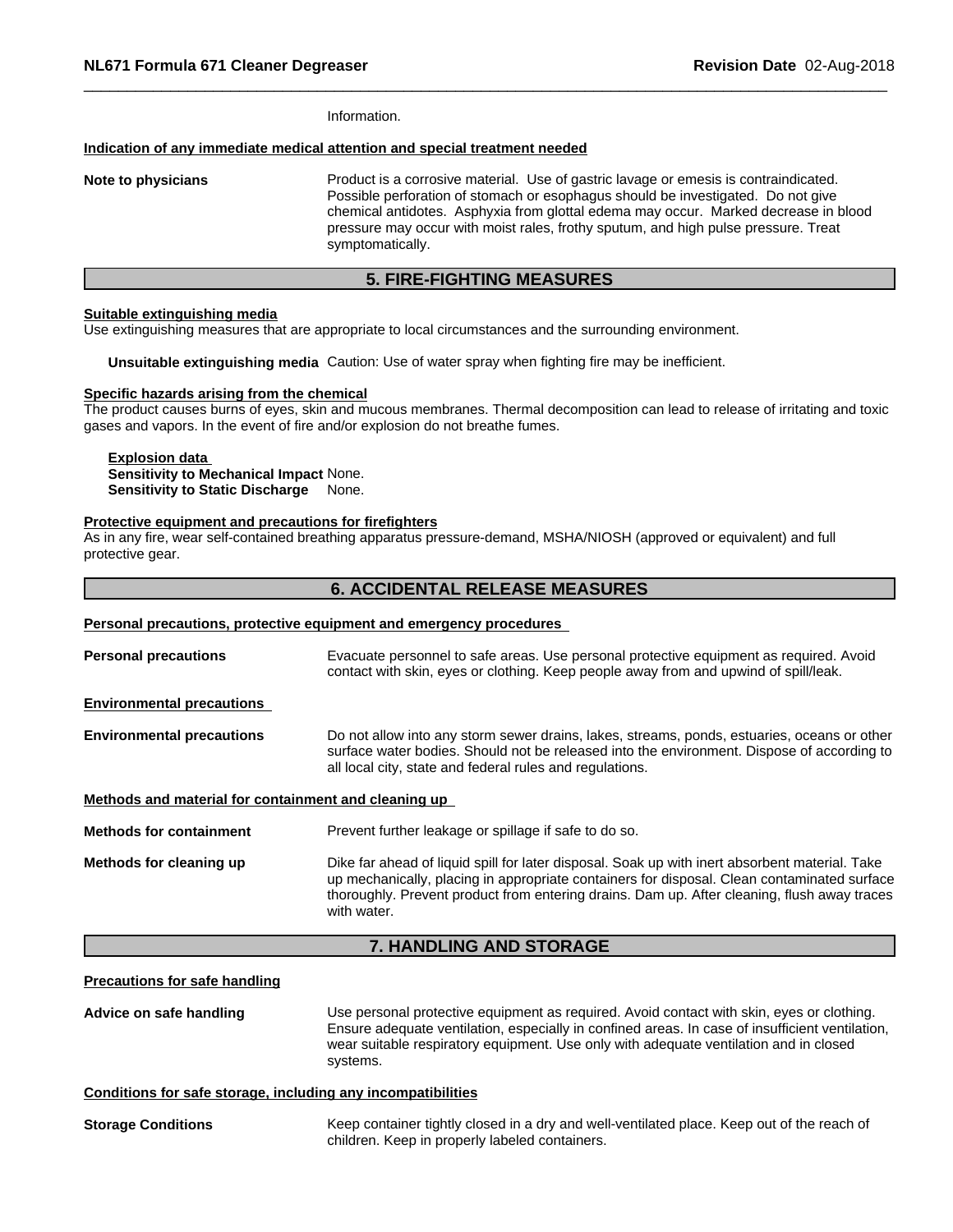**Incompatible materials Incompatible** with strong acids and bases. Incompatible with oxidizing agents.

# **8. EXPOSURE CONTROLS/PERSONAL PROTECTION**

### **Control parameters**

| <b>Exposure Guidelines</b>                                            |                                          |                                                                                                                                                                                                                                                                                                                                                                          |                                                          |  |  |
|-----------------------------------------------------------------------|------------------------------------------|--------------------------------------------------------------------------------------------------------------------------------------------------------------------------------------------------------------------------------------------------------------------------------------------------------------------------------------------------------------------------|----------------------------------------------------------|--|--|
| <b>Chemical Name</b>                                                  | <b>ACGIH TLV</b>                         | <b>OSHA PEL</b>                                                                                                                                                                                                                                                                                                                                                          | <b>NIOSH IDLH</b>                                        |  |  |
| 2-butoxyethanol<br>111-76-2                                           | $\overline{\text{TW}}$ A: 20 ppm         | TWA: 50 ppm<br>TWA: 240 mg/m <sup>3</sup><br>(vacated) TWA: 25 ppm<br>(vacated) TWA: 120 mg/m <sup>3</sup><br>(vacated) S*<br>$S^*$                                                                                                                                                                                                                                      | IDLH: 700 ppm<br>TWA: 5 ppm<br>TWA: 24 mg/m <sup>3</sup> |  |  |
| NIOSH IDLH Immediately Dangerous to Life or Health                    |                                          |                                                                                                                                                                                                                                                                                                                                                                          |                                                          |  |  |
| <b>Other Information</b>                                              | (11th Cir., 1992).                       | Vacated limits revoked by the Court of Appeals decision in AFL-CIO v. OSHA, 965 F.2d 962                                                                                                                                                                                                                                                                                 |                                                          |  |  |
| Appropriate engineering controls                                      |                                          |                                                                                                                                                                                                                                                                                                                                                                          |                                                          |  |  |
| <b>Engineering Controls</b>                                           |                                          | Showers, Eyewash stations & Ventilation systems.                                                                                                                                                                                                                                                                                                                         |                                                          |  |  |
| Individual protection measures, such as personal protective equipment |                                          |                                                                                                                                                                                                                                                                                                                                                                          |                                                          |  |  |
| <b>Eye/face protection</b>                                            |                                          | Tight sealing safety goggles. Wear a face shield if splashing hazard exists.                                                                                                                                                                                                                                                                                             |                                                          |  |  |
| Skin and body protection                                              | as appropriate, to prevent skin contact. | Wear impervious protective clothing, including boots, gloves, lab coat, apron or coveralls,                                                                                                                                                                                                                                                                              |                                                          |  |  |
| <b>Respiratory protection</b>                                         |                                          | If exposure limits are exceeded or irritation is experienced, NIOSH/MSHA approved<br>respiratory protection should be worn. Positive-pressure supplied air respirators may be<br>required for high airborne contaminant concentrations. Respiratory protection must be<br>provided in accordance with current local regulations.                                         |                                                          |  |  |
| <b>General Hygiene</b>                                                | gloves and eye/face protection.          | When using do not eat, drink or smoke. Keep away from food, drink and animal feeding<br>stuffs. Contaminated work clothing should not be allowed out of the workplace. Regular<br>cleaning of equipment, work area and clothing is recommended. Avoid contact with skin,<br>eyes or clothing. Take off all contaminated clothing and wash it before reuse. Wear suitable |                                                          |  |  |

# **9. PHYSICAL AND CHEMICAL PROPERTIES**

# **Information on basic physical and chemical properties**

| <b>Physical state</b>             | Liquid                   |                  |  |
|-----------------------------------|--------------------------|------------------|--|
| Appearance                        | Clear Blue               |                  |  |
| Color                             | <b>Blue</b>              |                  |  |
| Odor                              | Solvent Mint             |                  |  |
| Odor threshold                    | No Information available |                  |  |
| <b>Property</b>                   | <b>Values</b>            | Remarks • Method |  |
| рH                                | $13.0 - 14.0$            |                  |  |
| <b>Specific Gravity</b>           | 0.996                    |                  |  |
| <b>Viscosity</b>                  | $< 25$ cP @ 25°C         |                  |  |
| Melting point/freezing point      | No Information available |                  |  |
| <b>Flash point</b>                | > 140 °F                 |                  |  |
| Boiling point / boiling range     | 100 °C / 212 °F Degrees  |                  |  |
| <b>Evaporation rate</b>           | No Information available |                  |  |
| Flammability (solid, gas)         | No data available        |                  |  |
| <b>Flammability Limits in Air</b> |                          |                  |  |
| <b>Upper flammability limit:</b>  | No Information available |                  |  |
| Lower flammability limit:         | No Information available |                  |  |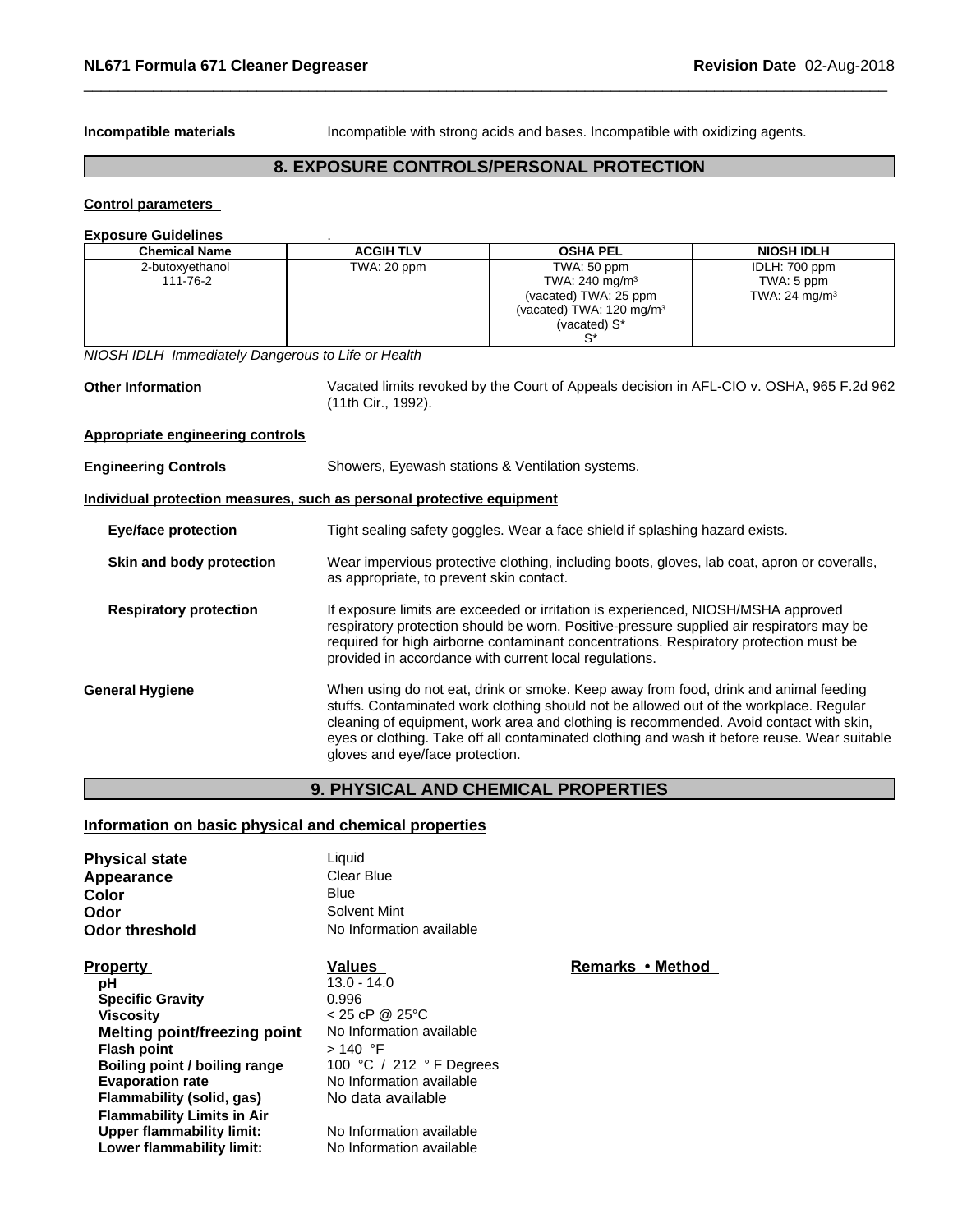| Vapor pressure                  | No Information available |
|---------------------------------|--------------------------|
| Vapor density                   | No Information available |
| <b>Water solubility</b>         | Complete                 |
| <b>Partition coefficient</b>    | No Information available |
| <b>Autoignition temperature</b> | No Information available |
| Decomposition temperature       | No Information available |

#### **Other Information**

**Density Lbs/Gal** 8.30 **VOC Content (%)** 14

# **10. STABILITY AND REACTIVITY**

#### **Reactivity**

No data available

#### **Chemical stability**

Stable under recommended storage conditions.

#### **Possibility of Hazardous Reactions**

None under normal processing.

#### **Conditions to avoid**

Exposure to air or moisture over prolonged periods.

#### **Incompatible materials**

Incompatible with strong acids and bases. Incompatible with oxidizing agents.

#### **Hazardous Decomposition Products**

Thermal decomposition can lead to release of irritating and toxic gases and vapors.

# **11. TOXICOLOGICAL INFORMATION**

#### **Information on likely routes of exposure**

| <b>Product Information</b> | The primary effects and toxicity of this material are due to it corrosive nature.                                                                                                                                                                                       |
|----------------------------|-------------------------------------------------------------------------------------------------------------------------------------------------------------------------------------------------------------------------------------------------------------------------|
| <b>Inhalation</b>          | Avoid breathing vapors or mists. Breathing of vapor can cause respiratory irritation and<br>inflammation. Breathing of mist or liquid can cause burns to the respiratory tract.                                                                                         |
| Eye contact                | Avoid contact with eyes. Corrosive. Causes severe eye damage.                                                                                                                                                                                                           |
| <b>Skin Contact</b>        | Avoid contact with skin. Corrosive. Contact with skin may cause severe irritation and burns.<br>Maybe harmful if absorbed through skin.                                                                                                                                 |
| Ingestion                  | May be harmful if swallowed. Ingestion causes acute irritation and burns to the mucous<br>membranes of the mouth, trachea, esophagus and stomach. Ingestion may result in the<br>absorption of potentially harmful amounts leading to possible liver and kidney damage. |

| <b>Chemical Name</b> | Oral LD50            | Dermal LD50           | <b>Inhalation LC50</b>            |
|----------------------|----------------------|-----------------------|-----------------------------------|
| 2-butoxyethanol      | $= 470$ mg/kg (Rat)  | $= 99$ mg/kg (Rabbit) | $= 486$ ppm (Rat) $4 h = 450$ ppm |
| 111-76-2             |                      |                       | $Rat$ ) 4 h                       |
| Sodium Metasilicate  | $= 1153$ mg/kg (Rat) |                       |                                   |
| 6834-92-0            |                      |                       |                                   |

#### **Information on toxicological effects**

**Symptoms** No Information available.

#### **Delayed and immediate effects as well as chronic effects from short and long-term exposure**

**Corrosivity** Causes burns. Extremely corrosive and destructive to tissue. Risk of serious damage to eyes.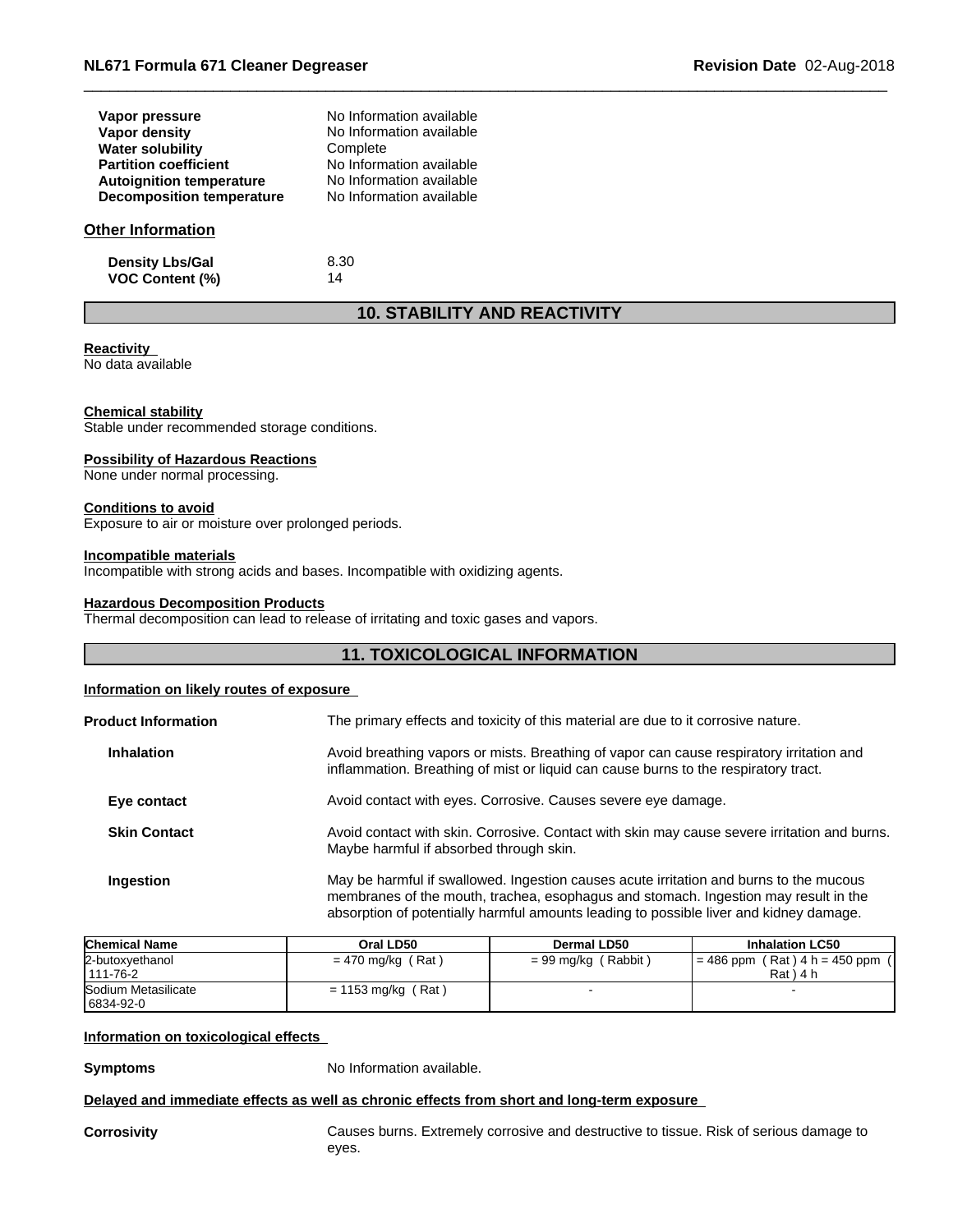| <b>Sensitization</b>                                                          | No Information available.                                                                                               |                                                                                                                                                                                                                                                                                                                                  |            |                                                                                          |  |  |
|-------------------------------------------------------------------------------|-------------------------------------------------------------------------------------------------------------------------|----------------------------------------------------------------------------------------------------------------------------------------------------------------------------------------------------------------------------------------------------------------------------------------------------------------------------------|------------|------------------------------------------------------------------------------------------|--|--|
| Germ cell mutagenicity                                                        |                                                                                                                         | No Information available.                                                                                                                                                                                                                                                                                                        |            |                                                                                          |  |  |
| Carcinogenicity                                                               |                                                                                                                         |                                                                                                                                                                                                                                                                                                                                  |            | The table below indicates whether each agency has listed any ingredient as a carcinogen. |  |  |
| <b>Chemical Name</b>                                                          | <b>ACGIH</b>                                                                                                            | <b>IARC</b>                                                                                                                                                                                                                                                                                                                      | <b>NTP</b> | <b>OSHA</b>                                                                              |  |  |
| 2-butoxyethanol<br>111-76-2                                                   | A <sub>3</sub>                                                                                                          | Group 3                                                                                                                                                                                                                                                                                                                          |            |                                                                                          |  |  |
| A3 - Animal Carcinogen<br>Group 3 -Not classifiable as a human carcinogen     | ACGIH (American Conference of Governmental Industrial Hygienists)<br>IARC (International Agency for Research on Cancer) |                                                                                                                                                                                                                                                                                                                                  |            |                                                                                          |  |  |
| <b>Reproductive toxicity</b>                                                  | No Information available.                                                                                               |                                                                                                                                                                                                                                                                                                                                  |            |                                                                                          |  |  |
| <b>STOT - single exposure</b>                                                 | No Information available.                                                                                               |                                                                                                                                                                                                                                                                                                                                  |            |                                                                                          |  |  |
| <b>STOT - repeated exposure</b>                                               | No Information available.                                                                                               |                                                                                                                                                                                                                                                                                                                                  |            |                                                                                          |  |  |
|                                                                               |                                                                                                                         | necrosis. Bronchial irritation with chronic cough and frequent attacks of pneumonia are<br>common. Gastrointestinal disturbances may also be seen. Avoid repeated exposure.<br>Possible risk of irreversible effects. May cause adverse effects on the bone marrow and<br>blood-forming system. May cause adverse liver effects. |            | Chronic exposure to corrosive fumes/gases may cause erosion of the teeth followed by jaw |  |  |
| <b>Target organ effects</b>                                                   | system, Skin.                                                                                                           | Blood, Central nervous system, EYES, hematopoietic system, Kidney, Liver, Respiratory                                                                                                                                                                                                                                            |            |                                                                                          |  |  |
| <b>Aspiration hazard</b>                                                      | No Information available.                                                                                               |                                                                                                                                                                                                                                                                                                                                  |            |                                                                                          |  |  |
| <b>Numerical measures of toxicity - Product Information</b>                   |                                                                                                                         |                                                                                                                                                                                                                                                                                                                                  |            |                                                                                          |  |  |
| <b>Unknown Acute Toxicity</b>                                                 |                                                                                                                         | 0% of the mixture consists of ingredient(s) of unknown toxicity                                                                                                                                                                                                                                                                  |            |                                                                                          |  |  |
| The following values are calculated based on chapter 3.1 of the GHS document. |                                                                                                                         |                                                                                                                                                                                                                                                                                                                                  |            |                                                                                          |  |  |
| <b>ATEmix (oral)</b>                                                          | 3,248.00 mg/kg                                                                                                          |                                                                                                                                                                                                                                                                                                                                  |            |                                                                                          |  |  |
| <b>ATEmix (dermal)</b>                                                        | 7,857.00 mg/kg                                                                                                          |                                                                                                                                                                                                                                                                                                                                  |            |                                                                                          |  |  |
| ATEmix (inhalation-dust/mist)                                                 | $10.70$ mg/l                                                                                                            |                                                                                                                                                                                                                                                                                                                                  |            |                                                                                          |  |  |
|                                                                               |                                                                                                                         |                                                                                                                                                                                                                                                                                                                                  |            |                                                                                          |  |  |

# **12. ECOLOGICAL INFORMATION**

#### **Ecotoxicity**

0.87% of the mixture consists of components(s) of unknown hazards to the aquatic environment

| <b>Chemical Name</b> | Algae/aguatic plants | Fish                             | Crustacea                       |
|----------------------|----------------------|----------------------------------|---------------------------------|
| 2-butoxvethanol      |                      | 1490: 96 h Lepomis macrochirus   | 1698 - 1940: 24 h Daphnia magna |
| 111-76-2             |                      | mg/L LC50 static 2950: 96 h      | mg/L EC50 1000: 48 h Daphnia    |
|                      |                      | Lepomis macrochirus mg/L LC50    | magna mg/L EC50                 |
| Sodium Metasilicate  |                      | 210: 96 h Brachydanio rerio mg/L | 216: 96 h Daphnia magna mg/L    |
| 6834-92-0            |                      | LC50 semi-static 210: 96 h       | EC50                            |
|                      |                      | Brachydanio rerio mg/L LC50      |                                 |

#### **Persistence and degradability**

No Information available.

#### **Bioaccumulation**

Bioaccumulative potential.

| <b>Chemical Name</b> | <b>Partition coefficient</b> |
|----------------------|------------------------------|
| 2-butoxyethanol      | 0.81                         |
| 111-76-2             |                              |

**Other adverse effects** No Information available

## **13. DISPOSAL CONSIDERATIONS**

#### **Waste treatment methods**

**Disposal of wastes** Disposal should be in accordance with applicable regional, national and local laws and regulations.

**Contaminated packaging** Do not reuse container.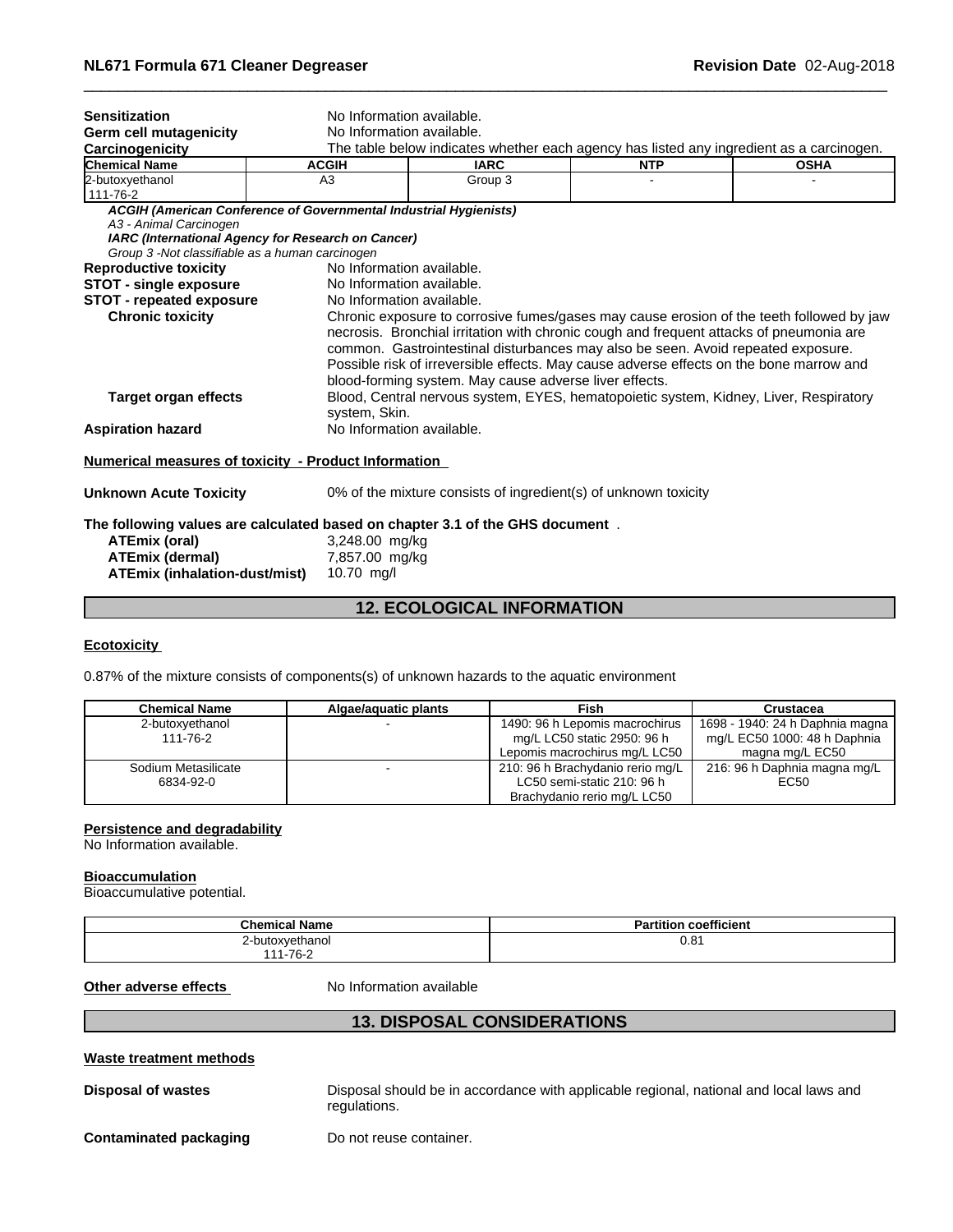# **14. TRANSPORT INFORMATION**

The basic description below is specific to the container size. This information is provided for at a glance DOT information. Please refer to the container and/or shipping papers for the appropriate shipping description before tendering this material for shipment. For additional information, please contact the distributor listed in section 1 of this SDS.

**DOT** Not regulated

**TDG** Not regulated

# **15. REGULATORY INFORMATION**

| <b>International Inventories</b> |          |  |
|----------------------------------|----------|--|
| <b>TSCA</b>                      | Complies |  |
| <b>DSL/NDSL</b>                  | Complies |  |

 **Legend:** 

 **TSCA** - United States Toxic Substances Control Act Section 8(b) Inventory  **DSL/NDSL** - Canadian Domestic Substances List/Non-Domestic Substances List

### **US Federal Regulations**

### **SARA 313**

Section 313 of Title III of the Superfund Amendments and Reauthorization Act of 1986 (SARA). This product contains a chemical or chemicals which are subject to the reporting requirements of the Act and Title 40 of the Code of Federal Regulations, Part 372

| <b>Chemical Name</b>                  |     | <b>SARA 313 - Threshold Values %</b> |  |
|---------------------------------------|-----|--------------------------------------|--|
| 2-butoxyethanol - 111-76-2            |     | 1.0                                  |  |
| <b>SARA 311/312 Hazard Categories</b> |     |                                      |  |
| Acute health hazard                   | Yes |                                      |  |
| <b>Chronic Health Hazard</b>          | Yes |                                      |  |
| Fire hazard                           | No  |                                      |  |
| Sudden release of pressure hazard     | No  |                                      |  |
| <b>Reactive Hazard</b>                | No  |                                      |  |
|                                       |     |                                      |  |

#### **CWA (Clean WaterAct)**

This product does not contain any substances regulated as pollutants pursuant to the Clean Water Act (40 CFR 122.21 and 40 CFR 122.42)

#### **CERCLA**

This material, as supplied, does not contain any substances regulated as hazardous substances under the Comprehensive Environmental Response Compensation and Liability Act (CERCLA) (40 CFR 302) or the Superfund Amendments and Reauthorization Act (SARA) (40 CFR 355). There may be specific reporting requirements at the local, regional, or state level pertaining to releases of this material

### **US State Regulations**

#### **California Proposition 65**

WARNING: This product can expose you to chemicals including Acetic acid, 2,2-dichloro. which is known to the state of California to cause cancer, or birth defects or other reproductive harm. For More Information go to www.P65Warnings.ca.gov.

#### **U.S. State Right-to-Know Regulations**

| hemical Name ب           | <b>Alow</b><br>Jersev | סוי.<br>avnustus | п.<br>.<br>аны |
|--------------------------|-----------------------|------------------|----------------|
| 2-butoxvethanol          |                       |                  | . .            |
| $1 - 76 -$<br>144<br>⊾ ب |                       |                  |                |

#### **U.S. EPA Label Information**